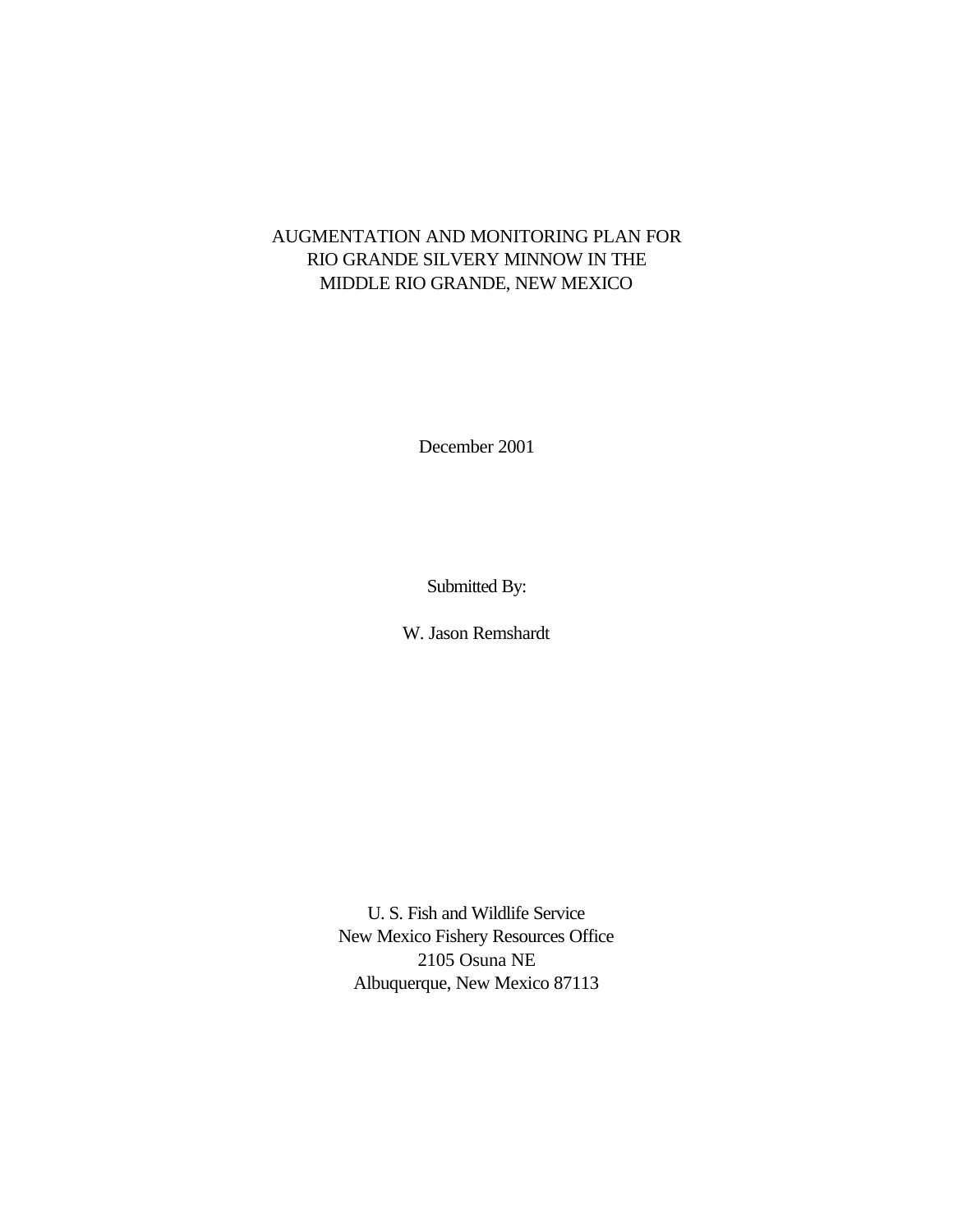# TABLE OF CONTENTS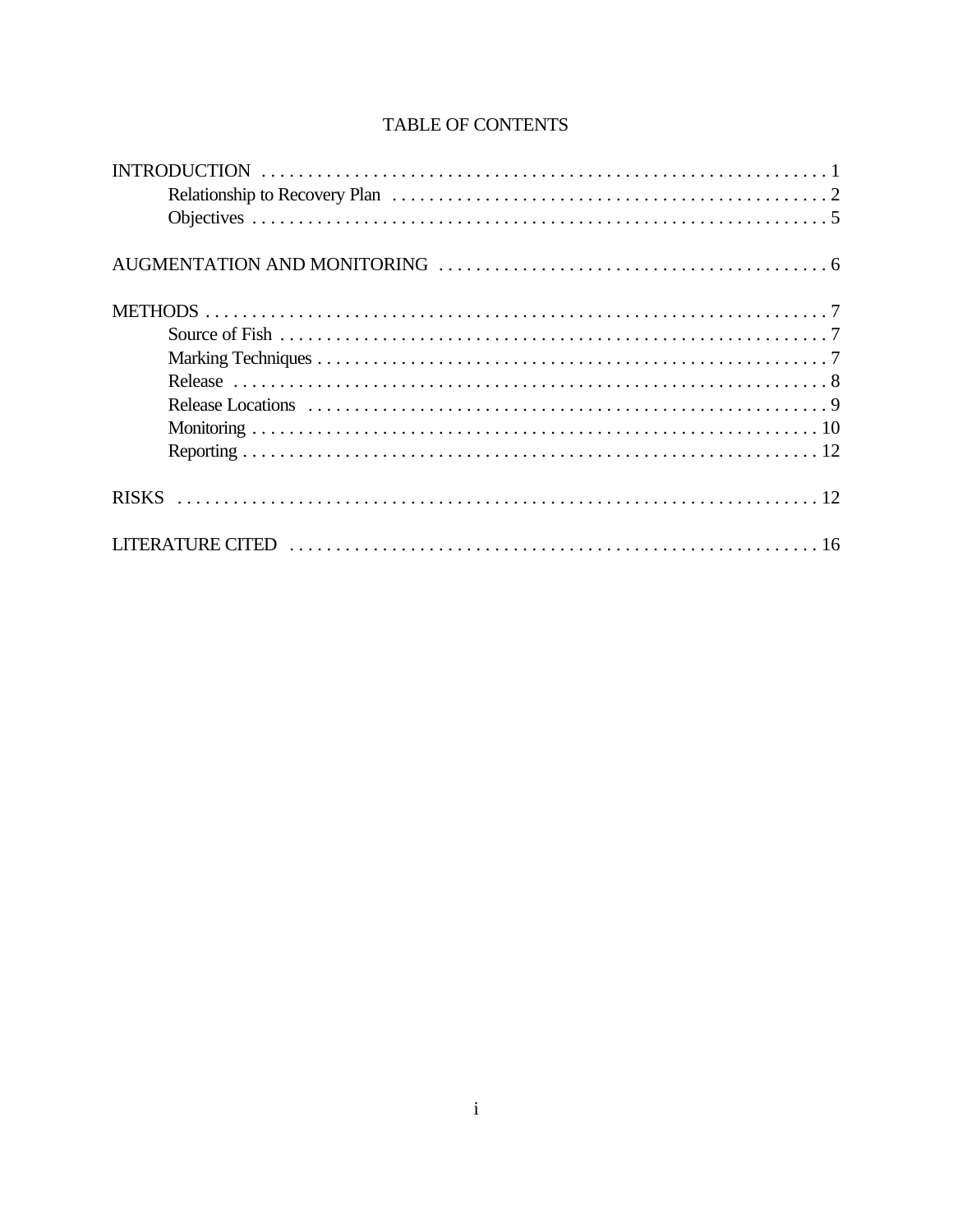# LIST OF TABLES

| <b>Table</b> | Page                                                                                |
|--------------|-------------------------------------------------------------------------------------|
| Table 1.     | Experimental stockings and translocation of Rio Grande silvery minnow (Hybognathus) |
|              |                                                                                     |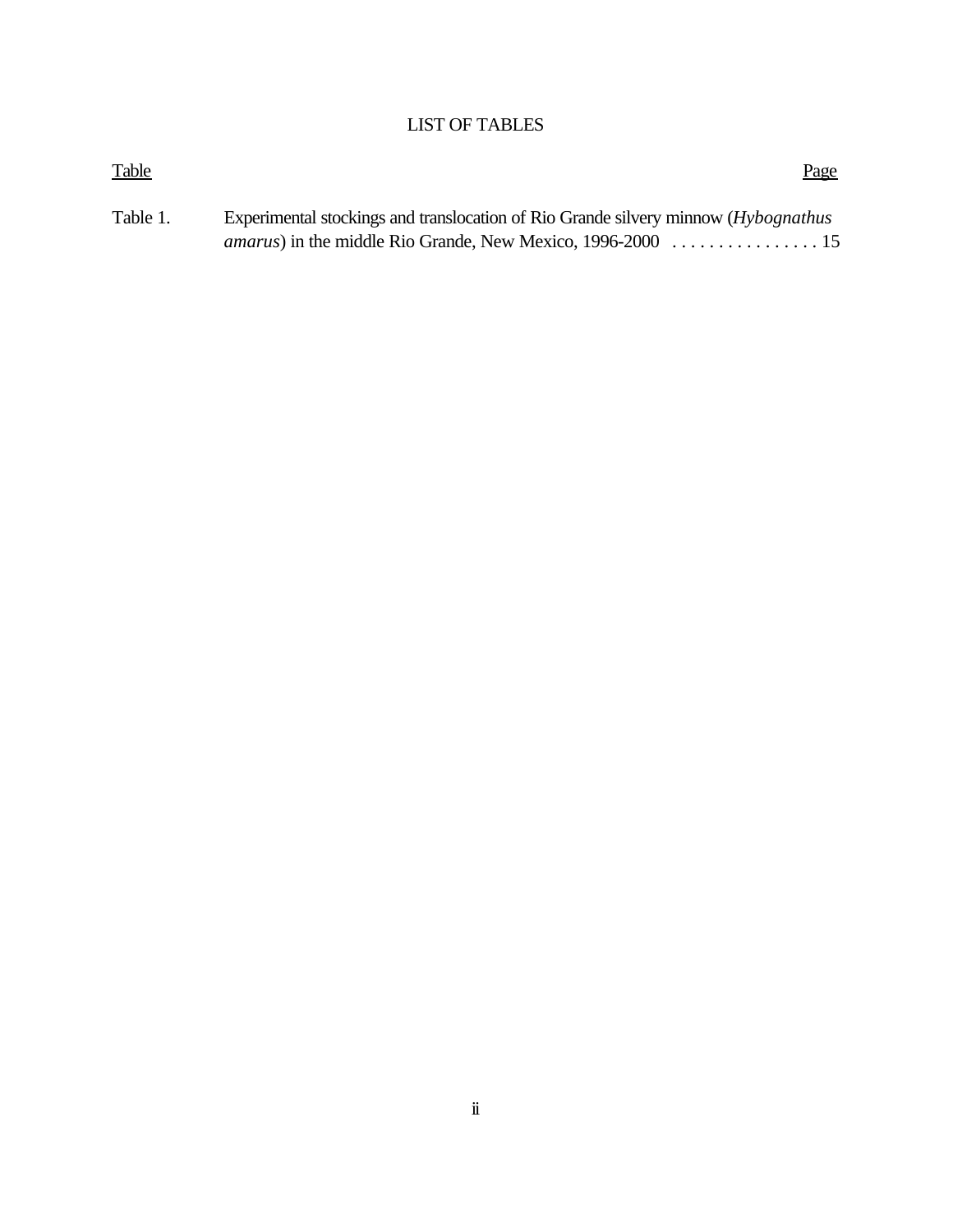#### INTRODUCTION

The Rio Grande silvery minnow (*Hybognathus amarus*) was historically found in the mainstem Rio Grande and its larger tributaries (Chama River and Jemez River) from near Española to the Gulf of Mexico, and in the Pecos River from Santa Rosa downstream to its confluence with the Rio Grande (Bestgen and Platania 1991). Currently, *H. amarus* has been found in the middle Rio Grande, New Mexico, between Cochiti Dam and Elephant Butte Reservoir, representing 283 km (176 mi) or 5-7% of the historical range. The species has declined and it is estimated that more than 70% of the known population of *H. amarus* inhabits the reach from the San Acacia diversion dam downstream to Elephant Butte Reservoir (U.S. Fish and Wildlife Service 1999).

Throughout much of its historic and current range, the decline of *H. amarus* may be attributed in part to modification of stream discharge patterns and sediment loads, channel dessication, obstructions to upstream movement (e.g., impoundments and diversion dams), channelization, competition and predation by introduced nonnative species, and water quality degradation. One factor of considerable importance is the loss of nursery habitat. During spawning, fertilized eggs could passively drift up to 390 km downstream before being able to move out of the drift (Platania 2000). If spawning were to occur at the uppermost location (Cochiti Dam), many larvae could be transferred past Angostura and Isleta diversion dams before being able to actively seek out low-flow nursery areas given current uniform channel conditions. In a more natural channel, eggs may only drift as much as 100 m downstream in a day (W. L. Minckley pers. comm.). It is likely that some or all of the factors may have contributed to the decline of *H. amarus* which ultimately resulted in the listing of this endemic cyprinid as a federal endangered species (U.S. Department of the Interior 1999).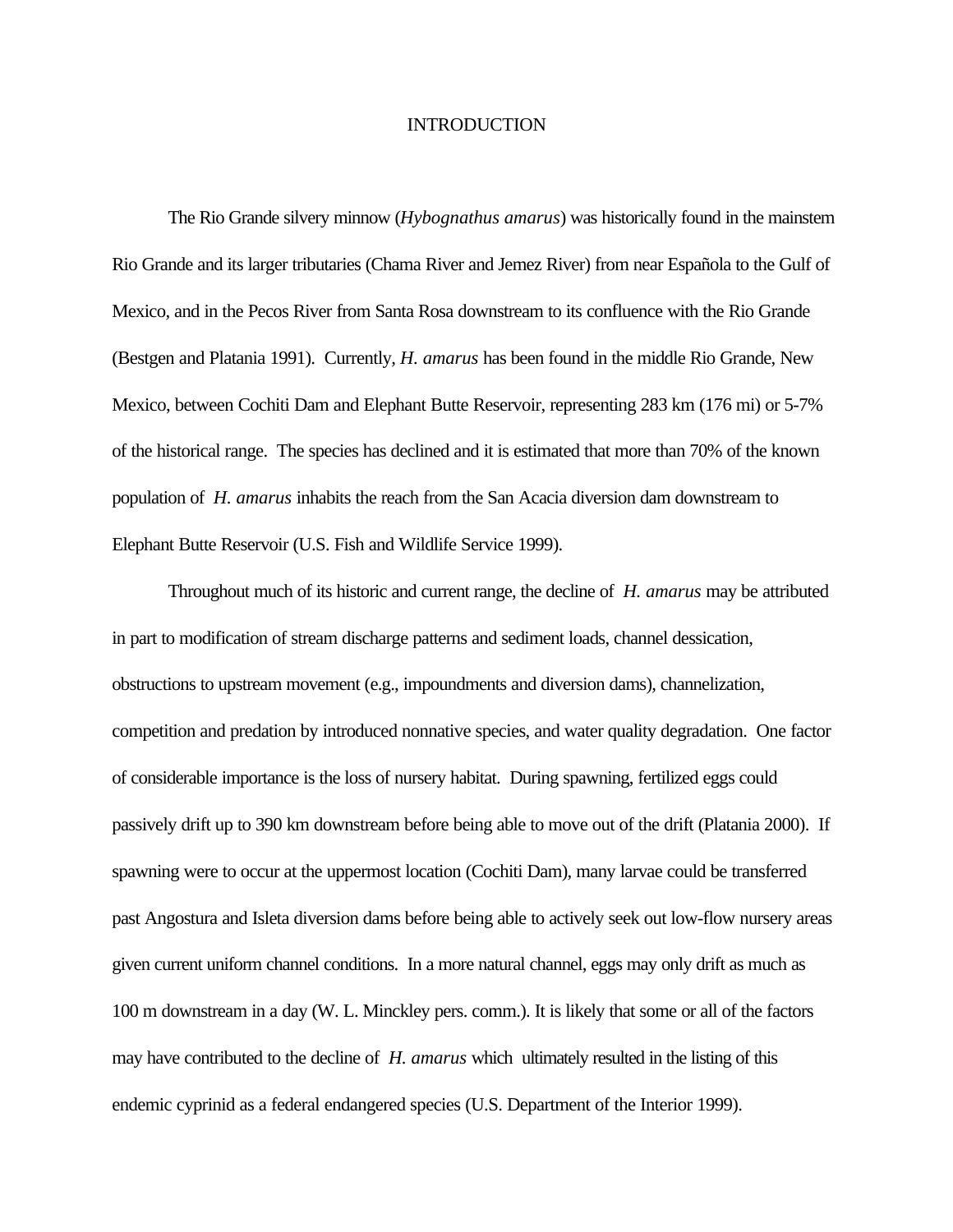The middle Rio Grande, New Mexico, is separated into four reaches, each designated by its upstream structure: Cochiti, Angostura, Isleta, and San Acacia. Cochiti Reach has not been monitored since 1994, when *H. amarus* was present on Santo Domingo and San Felipe Pueblos. *Hybognathus amarus* was last collected on Cochiti Pueblo in 1988 downstream of Cochiti Dam (Platania 1993) and may still be present in Cochiti Reach although reduced in abundance compared with historic collections (Platania 1995). Status and distribution of *H. amarus* in Cochiti Reach must be further documented to accurately assess the status of the species within its current range. This will require permission from and cooperation with the Cochiti, Santo Domingo, and San Felipe Pueblos.

Recent surveys indicated that populations in Angostura, Isleta, and San Acacia reaches are still declining, but the majority of *H. amarus* are found in the San Acacia reach. Recent decline of *H. amarus* from Angostura and Isleta reaches was most likely related to sediment and flow modifications caused by Cochiti Dam (Bestgen and Platania 1991), as well as possible water quality degradation. Once Cochiti Dam was closed (1973), the river below the dam changed from a warmwater, sand-bed dominated substrate river to a cool-water, gravel-sand dominated and armored bed substrate river. This effectively changed the river to one that was less than ideal for *H. amarus* to sustain population levels (Platania 1995).

# Relationship to recovery plan

In accordance with the Rio Grande silvery minnow recovery plan (U.S. Fish and Wildlife Service 1999) to stabilize and enhance populations within its historic range, information is needed to determine the biological responses of *H. amarus* to altered habitat and define augmentation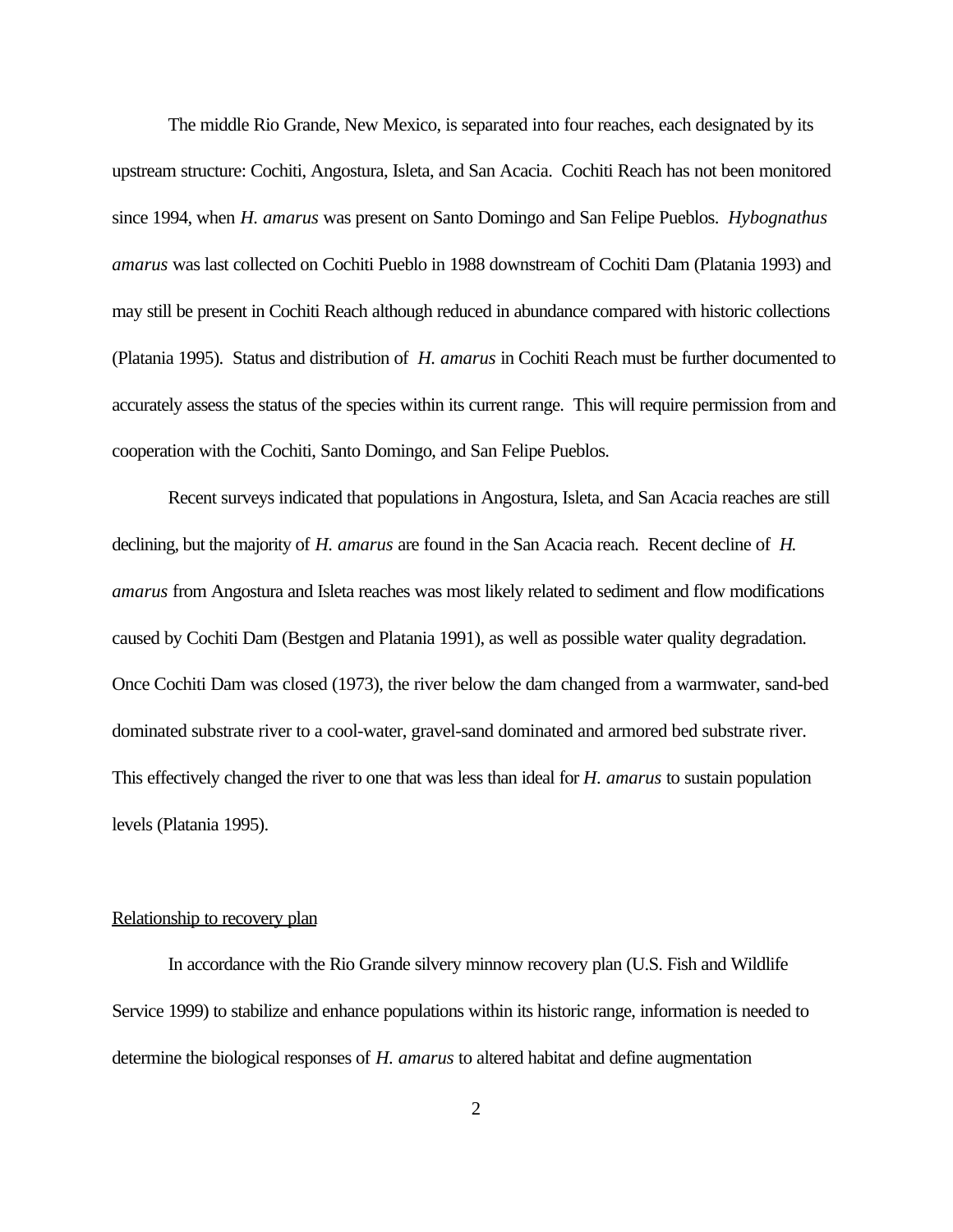requirements. To ensure survival of *H. amarus* and maximize the probability of its successful recovery, it is necessary to reestablish viable populations upstream of San Acacia and throughout its historic range. The first priority should be augmentation from captive propagation as well as translocation of wild-caught eggs to enhance populations in the Angostura and Isleta reaches as identified in items 2, 2.5, and 2.6 (inset below) in the Rio Grande Silvery Minnow Recovery Plan (U.S. Fish and Wildlife Service 1999).

# 2. Reestablish Rio Grande silvery minnow into suitable habitat within its historic range.

To ensure survival of the Rio Grande silvery minnow and maximize the probability of its successful recovery, it is necessary to reestablish populations from available fish. This can be done by transplant of wild stock from the middle Rio Grande directly to areas designated for reintroduction or removal to a fish culture facility for development of a broodstock. The first priority should be transplant of fish from peripheral habitat to enhance populations in the Angostura and Albuquerque reaches and into other historically occupied areas. The development of a captive broodstock and propagation techniques will allow for the maintenance of species genetic integrity and survival, the provision of material for various studies, and for the reestablishment of Rio Grande silvery minnow into areas historically occupied. National Environmental Policy Act and Endangered Species Act compliance will be completed for all reestablishment efforts.

#### 2.5. Identify and evaluate potential reestablishment sites.

Those stream reaches or segments of reaches which best meet the criteria for reestablishment, including requisite habitat or the ability to restore habitats, should be considered for reestablishment. The principal criteria used in determination of reestablishment potential are: an understanding of reasons for the species extirpation from the selected reach, the presence of other members of the reproductive guild (pelagic spawner: non-adhesive, semibuoyant eggs:, habitat conditions (including susceptibility to river drying and presence of diversion structures), presence of congeners (i.e., other species of *Hybognathus*). An investigation should be made into the role that water quality degradation, the impact of nonnative specie sand the impact that channel modification on habitat may have had on the loss of Rio Grande silvery minnow in the reaches selected for reestablishment. The relative costs of improving habitat in reaches selected for reestablishment will also be considered.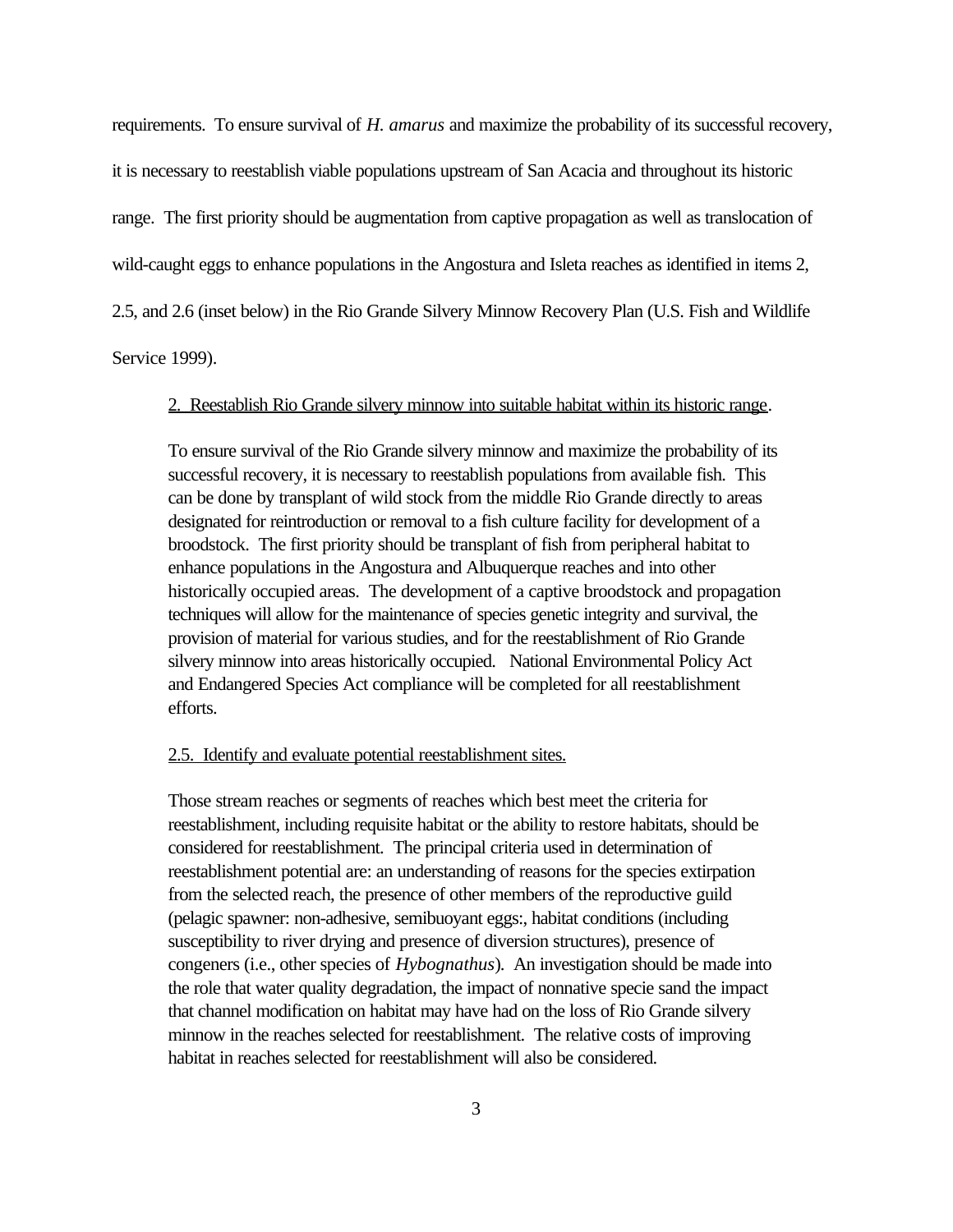# 2.6. Reestablish Rio Grande silvery minnow at appropriate locations within its historic range.

Develop a Rio Grande silvery minnow reestablishment plan which would describe the purposes, implementation schedule and costs based upon the specific site selected for recovery, identify the source of fish used for reestablishment and establish target levels of both fish and habitat necessary for recovery. Reestablishment of Rio Grande silvery minnow in areas of historic range is subject to compliance with the provisions of the National Environmental Policy Act and the Endangered Species Act.

Emergency salvage in 1996, 1998, and 1999 relocated 11,019 individuals (adults and juveniles) from isolated pools below San Acacia Dam (San Acacia Reach), upstream to several locations within Isleta and Angostura reaches. However, the small number of individuals salvaged in emergency efforts (Table 1) was relatively minor compared to the extent of impacted Rio Grande habitats. Thus, salvage activities of adult *H. amarus* may not contribute substantially to reestablishment and long-term population viability within permanently flowing reaches.

In May-June 2000, 203,600 larval and 414 adult *H. amarus* were stocked by personnel of the Museum of Southwestern Biology personnel near the New Mexico Highway 6/49 Bridge in Los Lunas and New Mexico Highway 44 Bridge in Bernalillo (Table 1). These larval fish were the result of captively spawning wild-caught adults from the San Acacia Reach. After captive spawning, the remaining adults were then returned to the river. However, the effectiveness of these and other stockings attempts resulted in limited numbers of *H. amarus* collected near or downstream of these locations after stocking. Therefore, it is crucial to fully document translocations and other stocking attempts for future management. Similarly, annual monitoring of augmented populations is specifically identified as item 2.7 (inset below) for recovery of *H. amarus* in the Rio Grande Silvery Minnow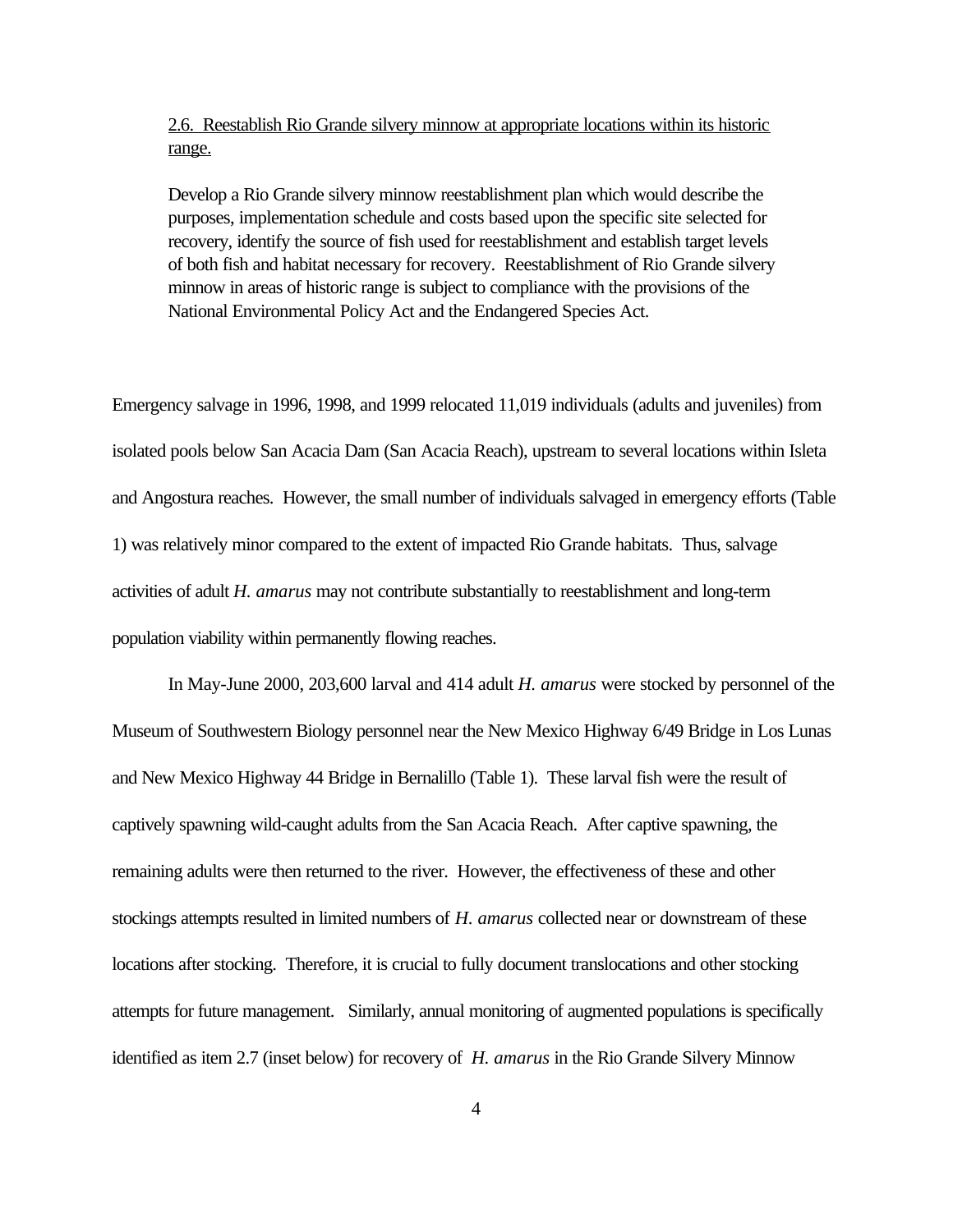Recovery Plan (U.S. Fish and Wildlife Service 1999).

2.7. Conduct annual monitoring of reestablished populations of Rio Grande silvery minnow and their habitat.

Develop a plan for the long-term monitoring of reestablished populations and their habitat in coordination with a basin-wide data collection and monitoring program. Monitoring should continue for at least the duration of the five year review period and data will be used to refine population goals for Rio Grande silvery minnow. The monitoring plan should describe the procedures, protocol, frequency and subject of monitoring ans ensure that monitoring efforts at all reestablishment sites are integrated.

#### **Objectives**

Clearly, augmentation activities for *H. amarus* should be considered one part of the solution to prevent extinction of the species. Propagation and augmentation activities cannot reduce the need for restoration of long-term habitat conditions in the middle Rio Grande, New Mexico. The ultimate goal of this augmentation plan is to reestablish self-sustaining populations of *H. amarus* in the middle Rio Grande, New Mexico, to preserve the balance of the native fish community as well as acquiring information necessary for possible reintroductions into additional areas of historical distribution deemed suitable for stocking.

The objectives of this augmentation and monitoring plan are to: 1) determine success of stocking transplanted *H. amarus* (wild-caught, captive hatching of wild-caught eggs, captive propagation of wild-caught individuals, and propagation of captively bred individuals); 2) determine downstream dispersal of transplanted *H. amarus* between reaches; 3) determine habitat use of transplanted *H. amarus* in the wild; 4) determine habitat use and retention of *H. amarus* in specific river reaches with ongoing channel restoration activities; 5) identify and characterize river reaches where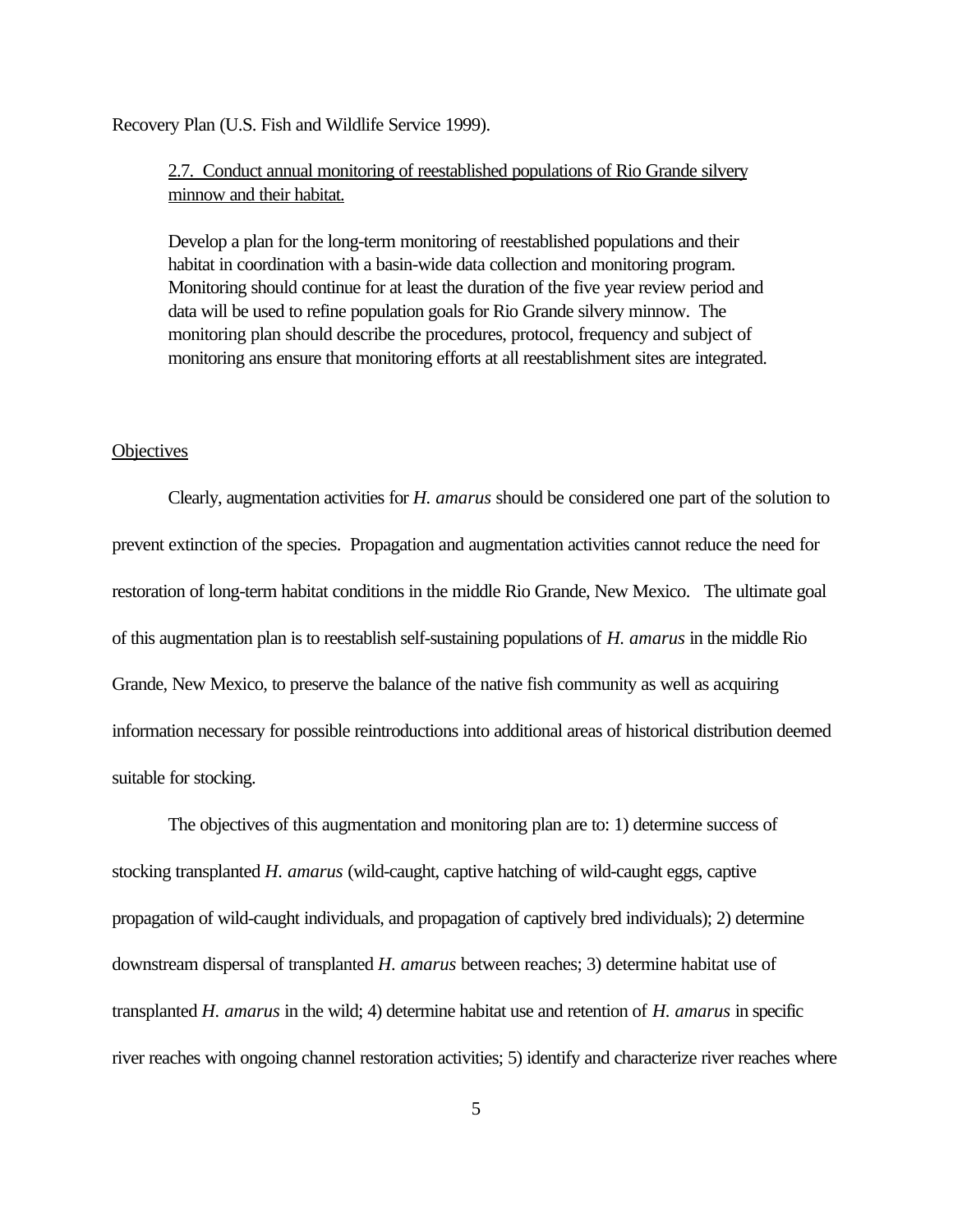retention and survival of stocked *H. amarus* are maximized; and, 6) refine augmentation activities to maximize survival of *H. amarus*. These actions will allow better management decisions to be made in regard to the future transplant of *H. amarus* throughout its current and historical range.

### AUGMENTATION AND MONITORING

This plan outlines augmentation and monitoring activities for *H. amarus* to be performed by New Mexico Fishery Resources Office personnel. The initial stocking of age-0 *H. amarus* could take place in fall-winter 2001-02 with subsequent stockings continuing each year. Spring stockings of overwintered age-0 and mature age-1 individuals prior to elevated flows may be used as an additional strategy. Fish will be stocked at vehicle access points and by raft in specific low velocity/nursery habitats within the Angostura and Isleta reaches. All stocked fish will be externally marked for future identification. Currently, Museum of Southwestern Biology personnel are conducting monthly fish community monitoring at 20 sites from Angostura Diversion Dam downstream to Elephant Butte Reservoir. Efforts should be focused on the evaluation of stocking success of *H. amarus* reared in captive propagation facilities and released in the Angostura and Isleta reaches. Population numbers may be estimated with the future collection of marked individuals. The combination of these monitoring efforts in the middle Rio Grande, New Mexico should provide a better understanding of the stocking efforts for future management decisions.

### **METHODS**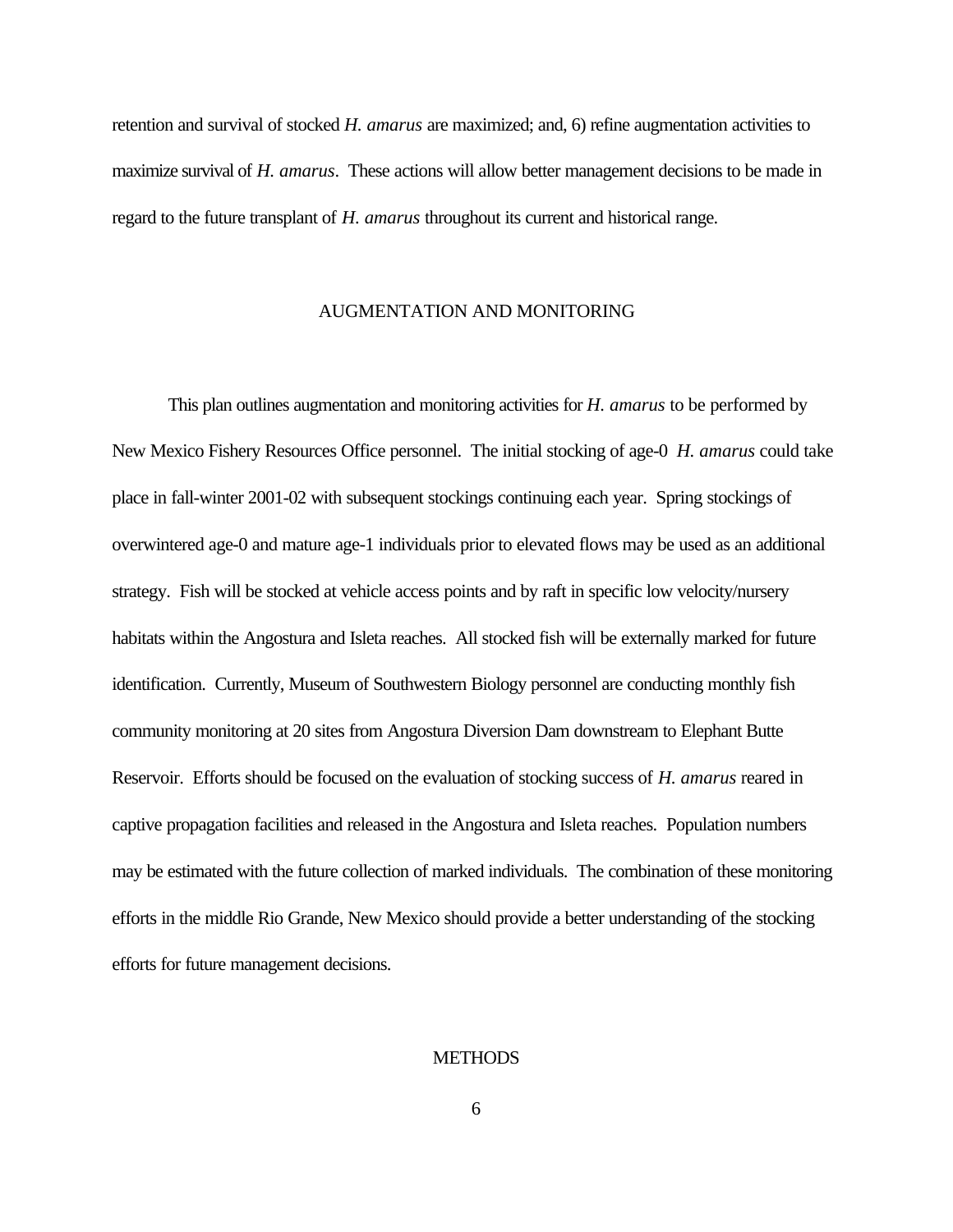# Source of Fish

All transplanted fish will come from either Dexter National Fish Hatchery and Technology Center, Mora National Fish Hatchery and Technology Center, New Mexico State University, New Mexico Department of Game and Fish - Rock Lake Facility, Albuquerque Biological Park, or the New Mexico Fishery Resources Office. Wild populations of *H. amarus* can be augmented by: 1)direct transplanting of wild-caught individuals from hatched from wild-caught eggs; 2)transplanting of wildcaught individuals that were reared in captivity; 3)stocking of captive-reared offspring artificially spawned from wild-caught individuals; and, 4)stocking of captive-reared offspring artificially spawned from captive-reared individuals.

#### **Marking Techniques**

All fish stocked will be marked based on best marking techniques available. Granular pigment has proven successful in marking large numbers of fish with minimal handling time (Nielson 1992), including small fish such as pupfish (Douglas et al. 2001) and cyprinids (Andrews 1972) for periods up to 2 years. Another marking technique that is being evaluated is the injection of an elastomer tag into individual fish. This method may be more time consuming, but overall effectiveness (lowered mortality and higher tag retention) necessitate its consideration. Injected elastomer tags have been recently tested with *H. amarus,* with minimal immediate mortality. Delayed effects of elastomer tagging are also a concern and will be evaluated. Fish released in the Angostura reach will be marked with a different color from those released in the Isleta reach. Each of these two lots will be marked differently from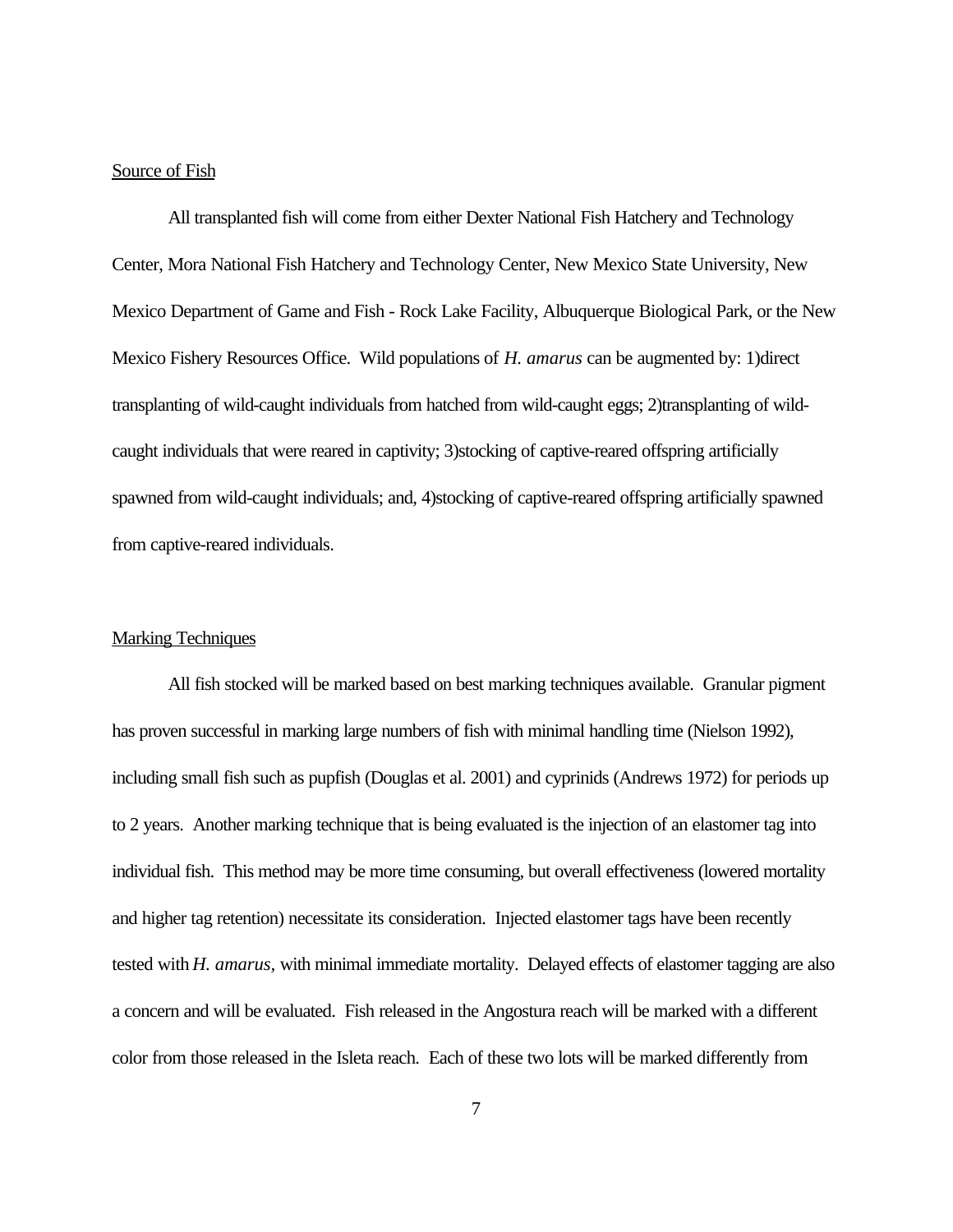those used in other mark-recapture studies to determine differential movement past diversion dams. Fish released in the second and subsequent years of stocking, alternate colors will be used to differentiate between year classes. In addition, fish that are released in spring will be marked with different colors to differentiate between spring and fall stockings. Few *H. amarus* are thought to survive past age-2 in the wild (U.S. Fish and Wildlife Service, 1999), but different colors will ensure differentiation among age classes.

#### Release

Fish raised by captive propagation will be stocked out each fall (age-0) with a goal of 500,000 individuals per year. In order for these stocked fish to effectively contribute to the various populations, they must survive to reproduce in the following years. The added cost and space constraints associated with keeping large numbers of captively-spawned *H. amarus* overwinter necessitates their stocking as soon as habitat conditions allow. Also, any other fish that were collected during rescue operations and not immediately returned to the river or maintained for propagation can be released along with captively-reared fish. If space and numbers are available, a portion of *H. amarus* will be overwintered for stocking in late spring prior to elevated flows.

All fish will be stocked between fall (after water diversions for irrigation has stopped) and the following spring. The fall stocking period will allow captive-reared individuals to reach maximum size while avoiding predation, competition, and habitat degradation during summer low-flow periods when age-0 fish are most susceptible. Also, this will allow stocked individuals several months to acclimate to the river before higher flows (and spawning) occurs the following spring. Stocking of mature individuals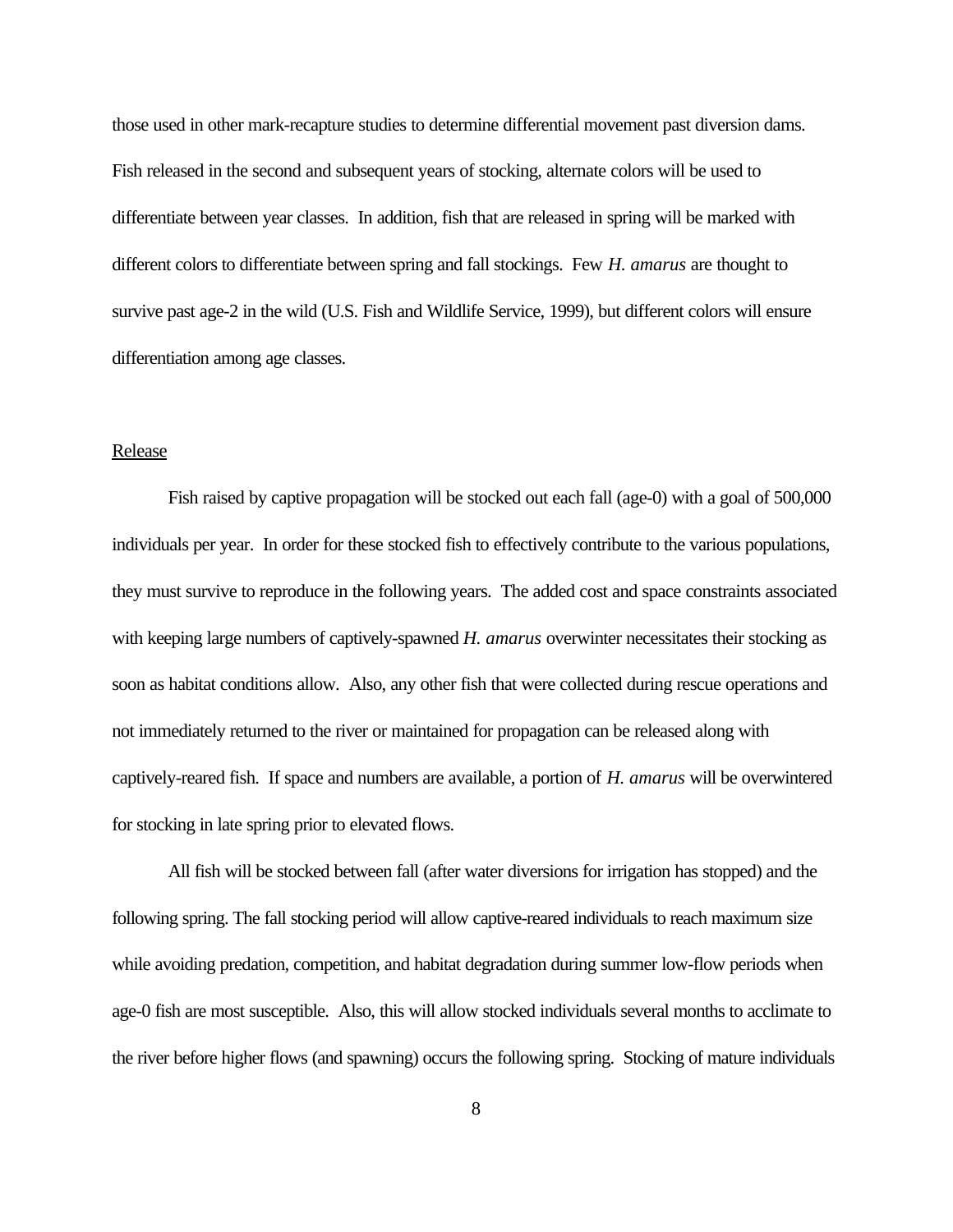in the spring may provide an additional opportunity for increasing the numbers of naturally spawning *H. amarus* in the river immediately before the increase in flows due to spring runoff.

## Release Locations

Fish will be released primarily within the Angostura and Isleta reaches both at vehicle access points and by raft in specific low velocity/nursery habitats. Every effort will be made to stock each site with the same number of fish. Augmentation efforts will focus on multiple locations within the Angostura reach. If the number of *H. amarus* available for release is very high (as determined by the research biologists) release into the Isleta reach will be considered. In the event that excess numbers of *H. amarus* are available for release after all potential sites in the Angostura and Isleta reaches have been stocked, remaining fish may be released at similar locations within the San Acacia reach.

Potential sites in the Angostura reach include Coronado State Park, NM Hwy. 44 Bridge, Bernalillo wastewater treatment plant outflow, Corrales siphon, Lomatas Negras confluence, Dixon road, Sandia Pueblo south boundary, Alameda bridge, Paseo del Norte bridge, La Orilla drain return, Campbell Avenue, Interstate Hwy. 40 bridge, Central Avenue bridge, Barelas bridge (Bridge Boulevard), Overbank project, Rio Bravo Bridge, Powerline crossing, and Interstate Hwy. 25 bridge. Potential sites in the Isleta reach include Isleta Diversion Dam, Isleta drain return, Los Lunas bridge (NM Hwy, 49), Tomé, Calle del Rio, Belen Bridge (NM Hwy, 6), Feeder drain #3 confluence, Abo Arroyo confluence, Pino Draw confluence, Maes Arroyo confluence, and Rio Puerco confluence. These access sites, along with specific low velocity/nursery habitat identified from raft within each of these reaches will be used as stocking sites.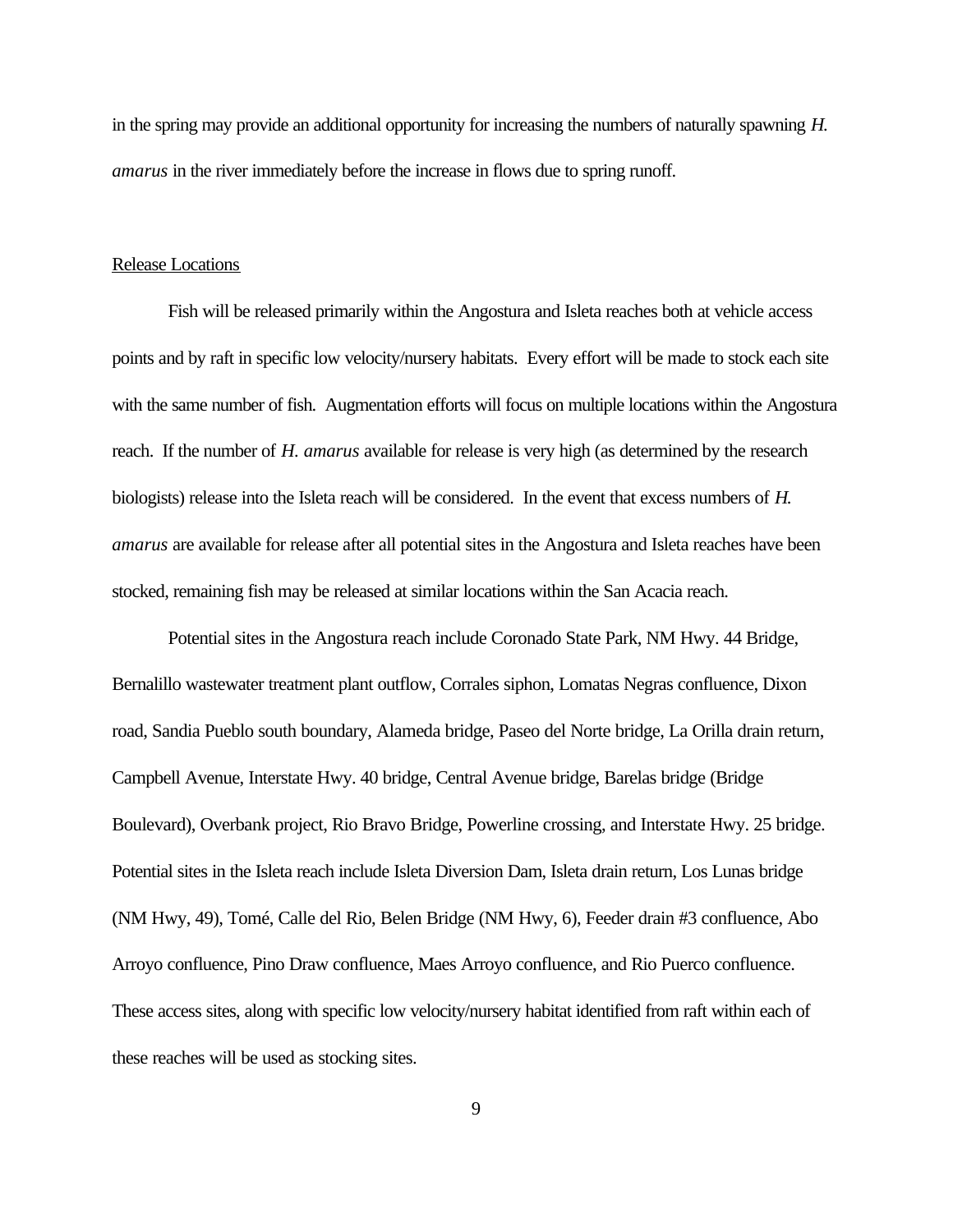Specific locations that contain available habitat that are of special interest for possible stocking locations in both the Angostura and Isleta reaches include Jemez River confluence, Rio Puerco confluence, and Los Lunas Bridge. The lower Jemez River, which includes a 4.5 km stretch from the Jemez Canyon Dam downstream to the confluence with the Rio Grande, is known to hold *H. amarus* for at least some periods during the year. These fish were collected between 1998-2000 during a survey of the Jemez River. Twenty-one *H. amarus* were captured in one collection, while a total of 22 individuals was collected during that same time from the mainstem Rio Grande in Angostura and Isleta reaches. The Los Lunas bridge site is known to contain quality low-velocity habitat. In February 2001, personnel from the Musuem of Southwestern Biology collected 246 *H. amarus*, including 204 age-2 or older fish, during a monitoring survey at this site.

Final site selection for several of the above identified localities will require permission and cooperation of Santa Ana, Sandia, and Isleta Pueblos before stocking and monitoring can proceed.

# **Monitoring**

Monitoring of stocked fish will include specific post-stocking surveys at 1-week, 2-week, and 1-month intervals to determine dispersal aspects (direction, rate) and habitat use. Thereafter, monthly sampling will follow to determine success of stocking efforts as well as dispersal patterns and habitat use. Also, estimates of population size within the Isleta and Angostura reaches may be calculated if adequate numbers of marked fish are recaptured during monitoring. Estimates of survival, growth, and mortality may also be calculated with the data obtained during monitoring.

Fish will be collected with a  $3 \text{ m X } 1 \text{ m X } 3 \text{ mm}$  seine. Each seine haul will be measured to the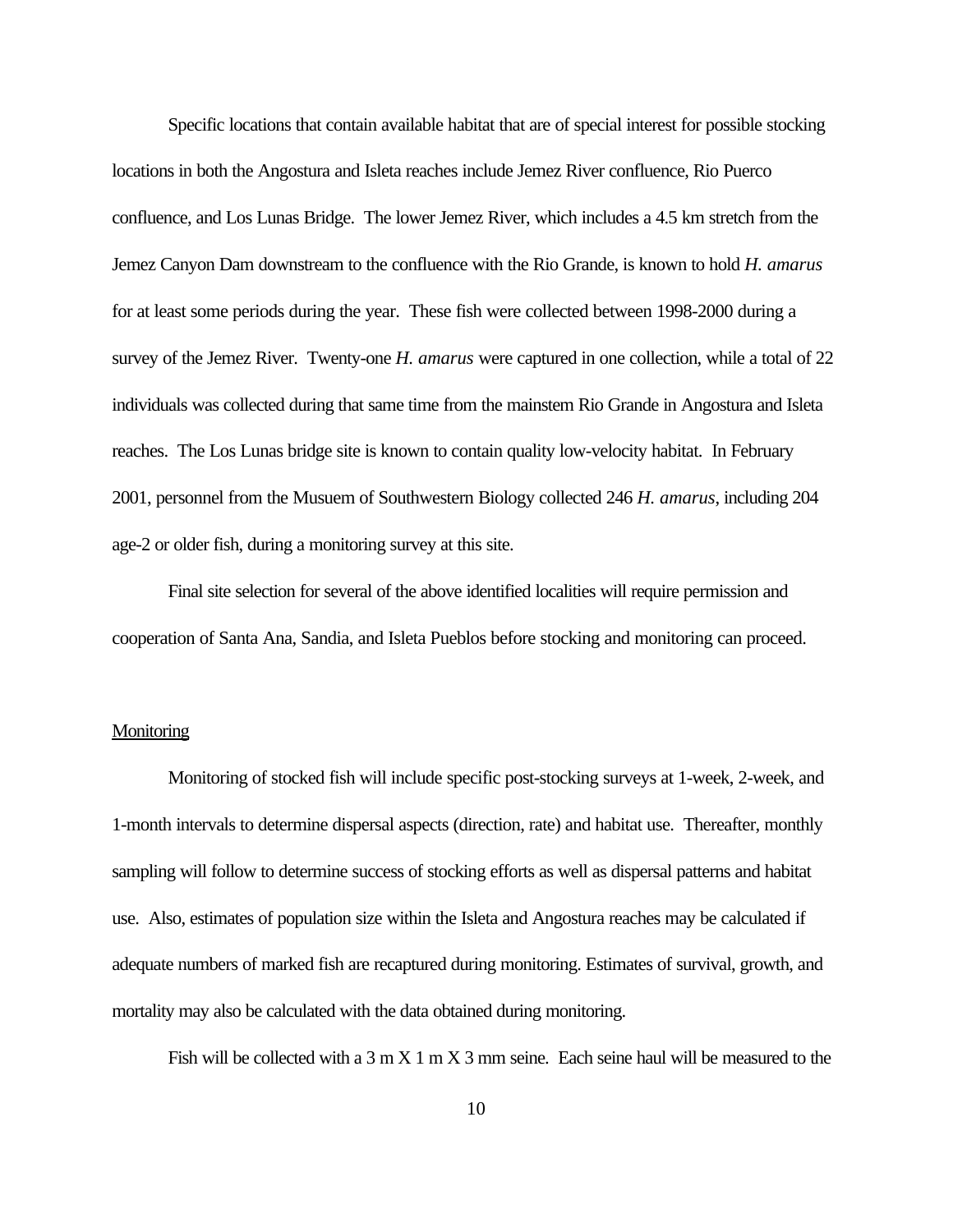nearest 0.1 meter. All habitat types will be sampled within each reach with a minimum of 20 seine hauls at each sampling location. A qualitative description will be made of the habitat within each seine haul, along with measurements of depth and velocity. Water quality parameters will be recorded including pH, conductivity, water temperature, air temperature, total dissolved solids, and salinity. All fish captured will be identified and enumerated in the field and subsequently released. When identification of fish to species in the field is not assured, they will be preserved for later identification in the New Mexico Fishery Resources Office lab.

In addition to standard monitoring with seine, additional data will be collected by setting smallmesh hoop nets (3 mm) directly after stocking to assess the immediate dispersal of *H. amarus* from the stocking site. Prior to stocking, nets will be placed 100 m, 500 m, and 1000 m downstream and upstream of the release site. Three nets will be placed across the river at each survey transect (6 sites, 18 nets) to adequately sample the varying habitats at each site. Nets will be oriented with the mouth facing the stocking site. Hoop nets will be examined and cleaned every 15 minutes for the first 6 hours after release, thereafter at 6 hour intervals for a period of 48 hours post-stocking. Similar methods have been used to assess dispersal of stocked fish in other lotic systems (Siegwarth and Johnson 1998; Brooks, et al. 1986).

Monitoring sites and dates will be coordinated with standard Rio Grande water quality sampling performed by personnel from U.S. Fish and Wildlife Service, Ecological Services Field Office in Albuquerque. This will ensure that *H. amarus* and water quality monitoring data will be comparable for future use.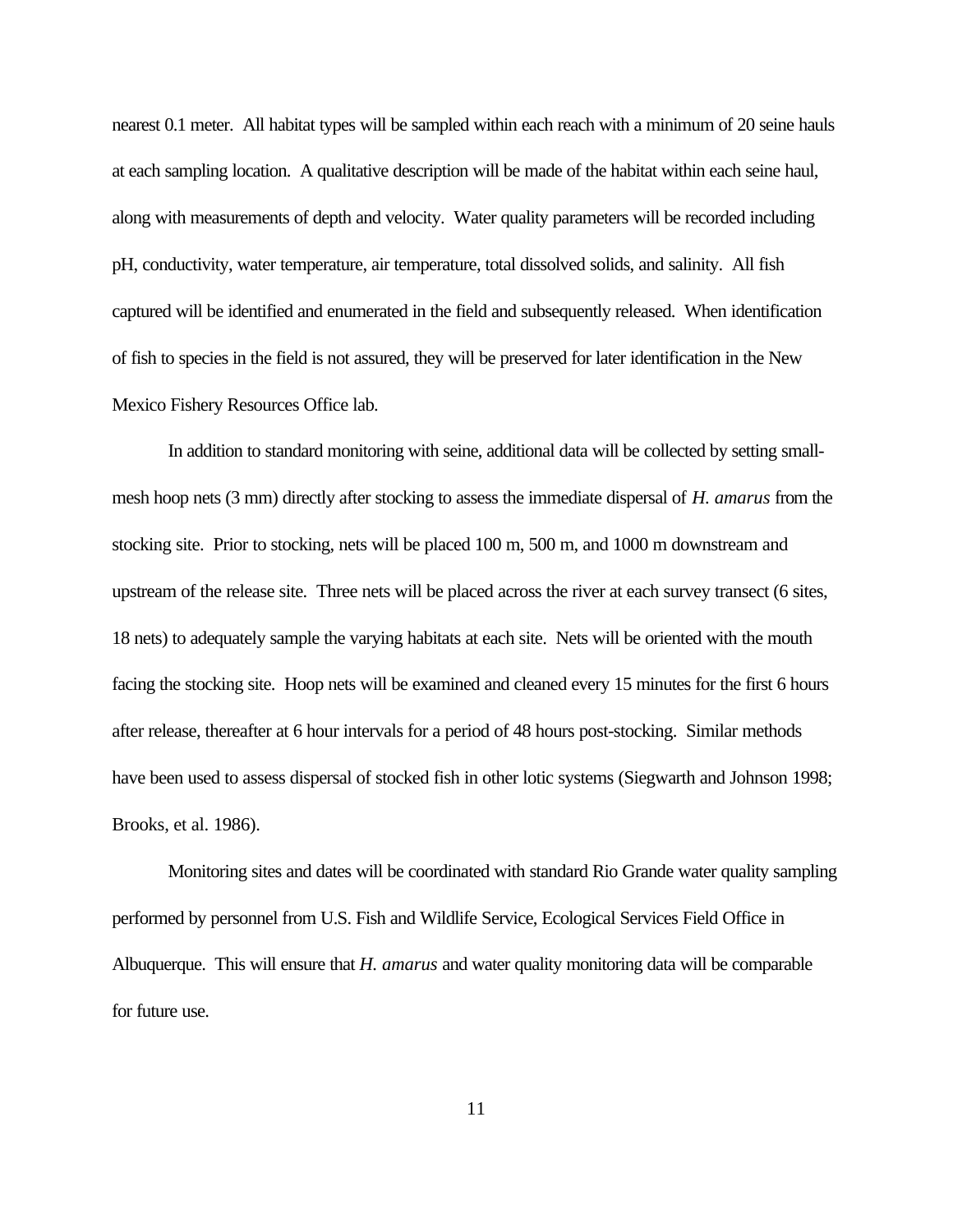### **Reporting**

To effectively inform interested and cooperating parties on the progress of augmentation and monitoring, quarterly and annual reports will be prepared by New Mexico Fishery Resources Office personnel. This will also allow for comments and suggestions for future refinement of methods to maximize the effectiveness of this project. The long-term benefits of this study will not only augment populations within the middle Rio Grande, New Mexico, but to evaluate stocking efforts and provide a better understanding for propagation methods, stocking times and methods, and monitoring efforts needed for establishing *H. amarus* throughout its historical range.

#### RISK

Releasing captive-reared fish into the wild is not without risks. Genetic and ecological risks must be evaluated against the possible benefits of the augmentation efforts. Stocking in the Angostura and Isleta reaches will be determined after genetic analyses by personnel at the University of New Mexico. Further genetic concerns are fully addressed in the Rio Grande silvery minnow propagation plan (U.S. Fish and Wildlife Service, in review) and therefore are not included in this augmentation and monitoring plan.

Ecological concerns associated with stocking captive-reared *H. amarus* in the wild include passive downstream movement, pathogen and parasite transmission, intra- and interspecific competition, and predation. By allowing fish to reach maximum size before stocking, the natural downstream drift associated with larval *H. amarus* is bypassed, therefore possibly increasing the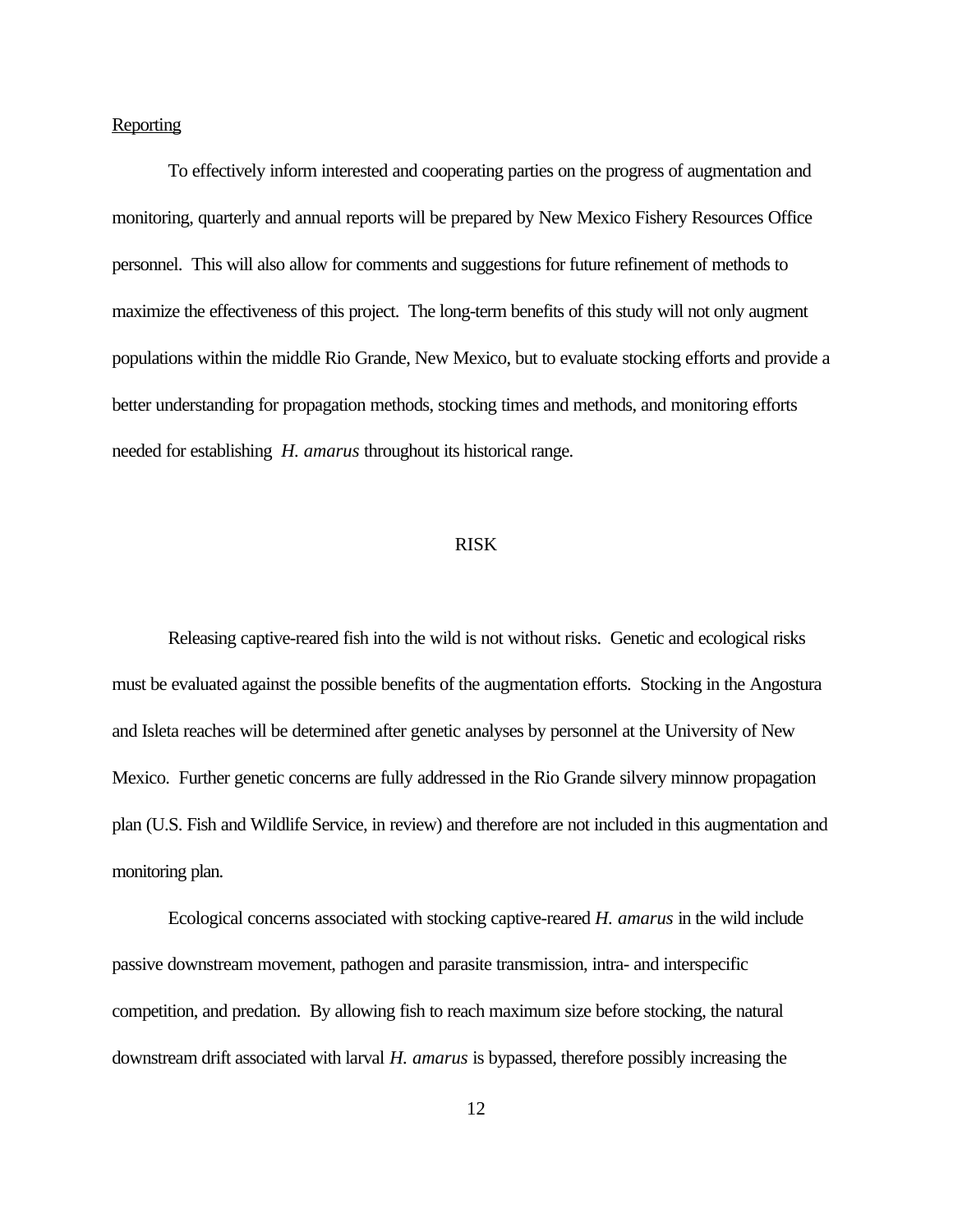chance of retention within the reach originally stocked. Samples from all sources of stocked fish will be analyzed for presence and extent of pathogens and parasites before transfer or stocking into Rio Grande habitats. Due to low numbers of *H. amarus* located during monitoring surveys, competition between wild and captive-reared individuals should be minimal.

Several species of native and introduced fish have been collected in areas within the known distribution of *H. amarus*, including fathead minnow (*Pimephales promelas*), river carpsucker (*Carpiodes carpio*), white sucker (*Catostomus commersoni*), western mosquitofish (*Gambusia affinis*), red shiner (*Cyprinella lutrensis*), common carp (*Cyprinus carpio*), flathead chub (*Platygobio gracilis*), longnose dace (*Rhinichthys cataractae*), and gizzard shad (*Dorosoma cepedianum*). The effects that any or all of these species may have on *H. amarus* are unknown but may share habitat requirements.

Several non-native piscivorous species of fish are present in varying densities within the middle Rio Grande, New Mexico including black bullhead (*Ameiurus melas*), yellow bullhead (*Ameiurus natalis*), channel catfish (*Ictalurus punctatus*)*,* flathead catfish (*Pylodictus olivaris*), rainbow trout (*Oncorhynchus mykiss*), brown trout (*Salmo trutta*), white bass (*Morone chrysops*), green sunfish (*Lepomis cyanellus*), longear sunfish (*Lepomis megalotis*), spotted bass (*Micropterus punctatus*), largemouth bass (*Micropterus salmoides*), white crappie (*Pomoxis annularis*), black crappie (*Pomoxis nigromaculatus*), yellow perch (*Perca flavescens*), and walleye *(Stizostedion vitreum*). Native piscivorous species of fish are also present including blue catfish (*Ictalurus furcatus*), and bluegill (*Lepomis macrochirus*). All of these fish may pose a predation threat to *H. amarus*. These interspecific interactions may be increased during periods of low flows (Power, et al. 1985).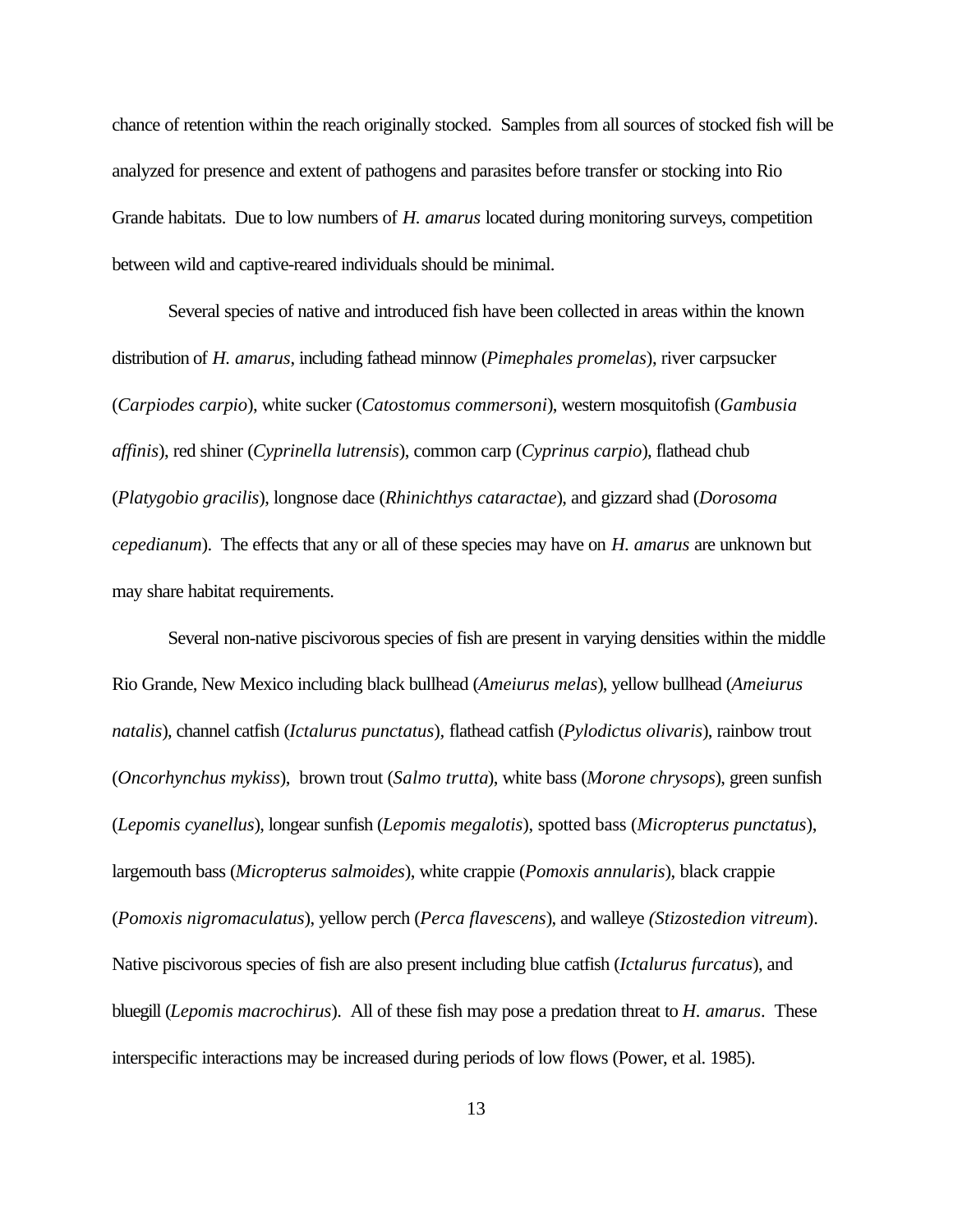| <b>Date</b>      | <b>Number Released</b> | Age          | Source <sup>a</sup> | Reach      | <b>Site</b>       |
|------------------|------------------------|--------------|---------------------|------------|-------------------|
| May 1996         | 10,000                 | A/J          | S                   | <b>ANG</b> | Corrales          |
| <b>July 1998</b> | 200                    | J            | S                   | <b>ANG</b> | Bernalillo        |
| April 1999       | 819                    | $\mathbf{A}$ | S                   | <b>ANG</b> | Alameda Bridge    |
| 5 May 2000       | 58                     | $\mathbf{A}$ | <b>SWCA</b>         | <b>ANG</b> | <b>Bernalillo</b> |
| 9 May 2000       | 24,600                 | L            | <b>WCS</b>          | <b>ANG</b> | <b>Bernalillo</b> |
| 11 May 2000      | 22                     | $\mathbf{A}$ | <b>SWCA</b>         | <b>ANG</b> | Bernalillo        |
| 15 May 2000      | 20                     | $\mathbf{A}$ | <b>SWCA</b>         | <b>ANG</b> | <b>Bernalillo</b> |
| 23 May 2000      | 31,000                 | $\mathbf{L}$ | <b>WCS</b>          | <b>ANG</b> | <b>Bernalillo</b> |
| 30 May 2000      | 104                    | $\mathbf{A}$ | <b>SWCA</b>         | <b>ANG</b> | <b>Bernalillo</b> |
| 2 June 2000      | 36,000                 | L            | <b>WCS</b>          | <b>ANG</b> | <b>Bernalillo</b> |
| 2 June 2000      | 36,000                 | L            | <b>WCS</b>          | <b>ISL</b> | Los Lunas         |
| 6 June 2000      | 210                    | $\mathbf{A}$ | <b>SWCA</b>         | <b>ISL</b> | Los Lunas         |
| 9 June 2000      | 76,000                 | L            | <b>WCS</b>          | <b>ISL</b> | Los Lunas         |
| 21 July 2000     | 2,108                  | L            | <b>WCS</b>          | <b>ANG</b> | Alameda Bridge    |
| 21 July 2000     | 1,323                  | L            | <b>WCE</b>          | <b>ANG</b> | Alameda Bridge    |
| 21 July 2000     | 53                     | $\mathbf{A}$ | <b>SWCA</b>         | <b>ANG</b> | Alameda Bridge    |
| <b>Total</b>     | 218,517                |              |                     |            |                   |

Table 1. Experimental stockings and translocation of Rio Grande silvery minnow (*Hybognathus amarus*) in the middle Rio Grande, New Mexico, 1996-2000. For Age; L=larval, J=juvenile, A=adult. For Source; S=salvaged, WCS=spawn from wild-caught adults, WCE=reared from wild caught eggs, SWCA=spawned wild-caught adults. For Reach; ANG=Angostura, ISL=Isleta.

a = All wild-caught fish were originally captured in the San Acacia Reach.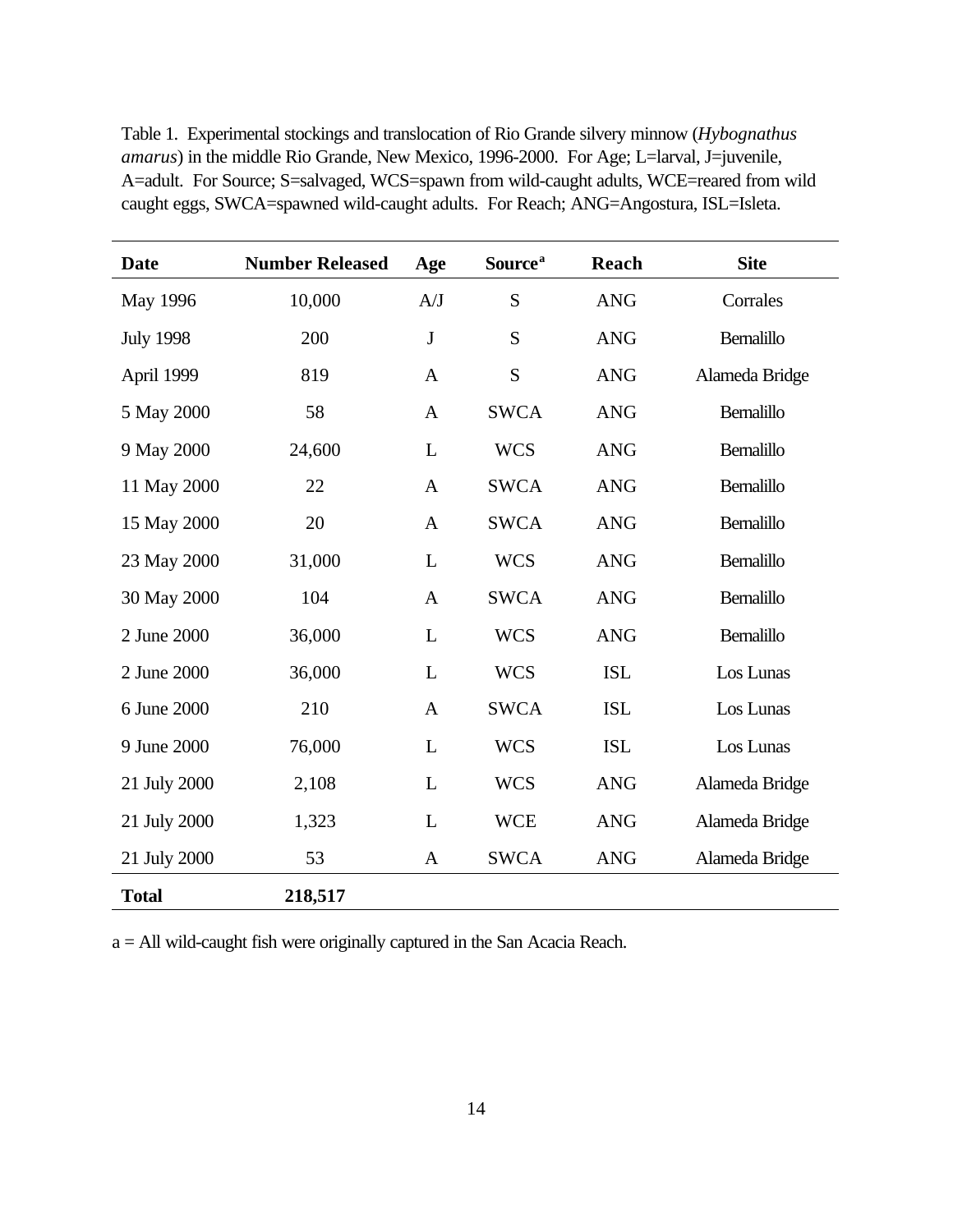#### LITERATURE CITED

- Andrews, A. K. 1972. Survival and mark retention of a small cyprinid marked with fluorescent pigments. Transactions of the American Fisheries Society 101:128-133.
- Brooks, J.E., P. C. Marsh, and W. L. Minckley. 1986. Reintroduction and monitoring of razorback sucker in the Gila River basin, 1981-1985. Arizona Game and Fish Department. Phoenix, AZ.
- Bestgen, K. R., and S. P. Platania. 1991. Status and conservation of the Rio Grande silvery minnow, *Hybognathus amarus*. The Southwestern Naturalist 36:225-232.
- Douglas, M. R., M. E. Douglas, and P. C. Brunner. 2001. Population estimates, movements, and size structure of the endangered quitobaquito pupfish, *Cyprinodon macularius eremus*. The Southwestern Naturalist 46:141-150.
- Nielsen, L. A. 1992. Methods of marking fish and shellfish. American Fisheries Society Special Publication 23. Bethesda, MD. 208 p.
- Pflieger, W. L. 1997. The fishes of Missouri. Missouri Department of Conservation. Columbia, MO. 372 p.
- Platania, S. P. 1993. Ichthyofaunal survey of the Rio Grande and Santa Fe River, Cochiti Pueblo, New Mexico, July 1993. Report to the U.S. Corps of Engineers, Albuquerque, NM. 28 p.
- Platania, S. P. 1995. Ichthyofaunal survey of the Rio Grande, Santo Domingo and San Felipe Pueblos, New Mexico, July 1994. Report to the U.S. Corps of Engineers, Albuquerque, NM. 46 p.